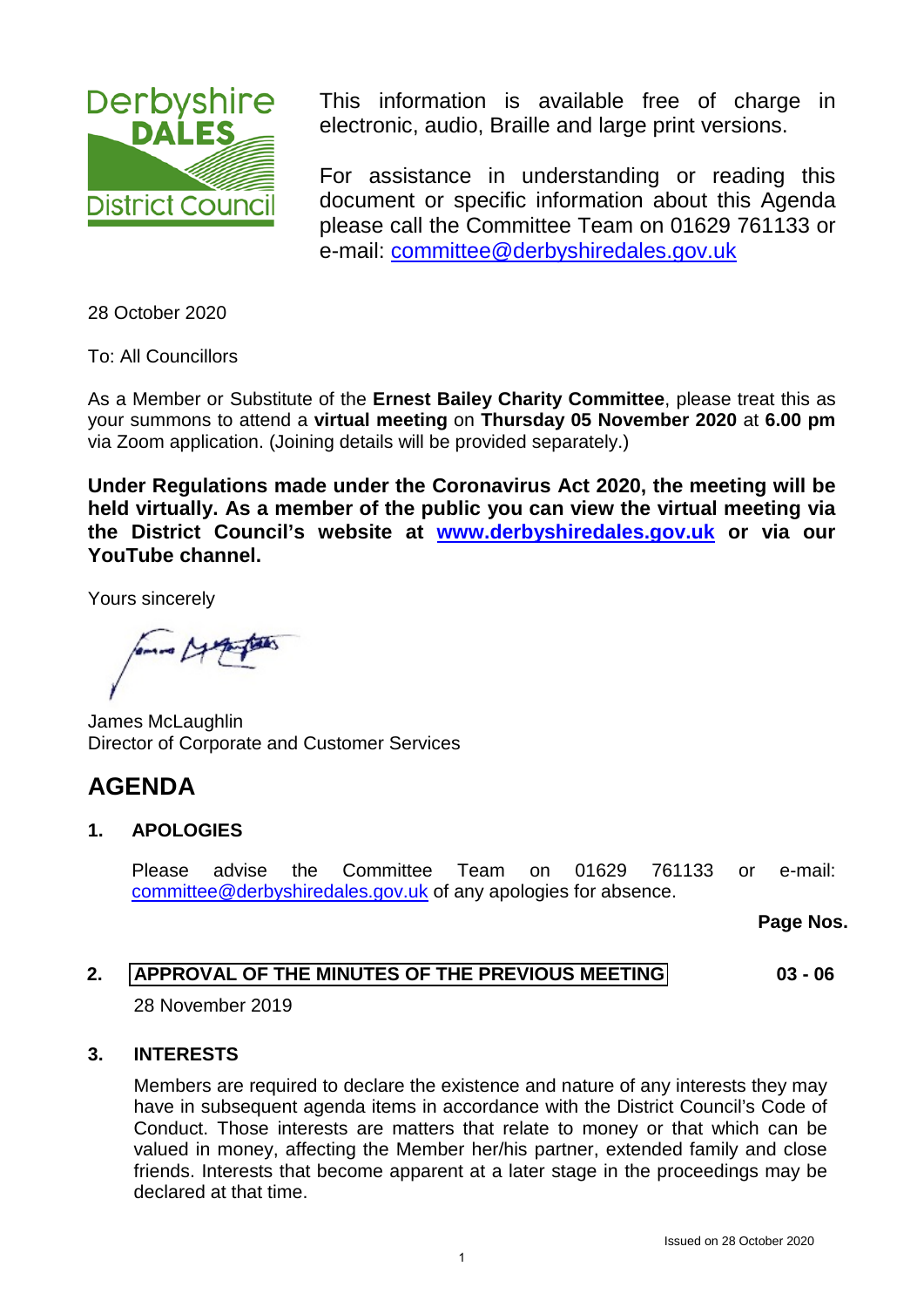# **4. STATEMENT OF FINANCIAL POSITION**

To inform Members of the financial position of the Charity as at the end of 2019/20 financial year, together with estimates for 2020/21 and to seek approval for the investment of the Charity's funds.

# **5. [DISTRIBUTION OF CHARITABLE](#page-6-0) FUNDS**

To consider applications for grants from charitable funds.

# **6. EXCLUSION OF PUBLIC AND PRESS**

At this point the Committee will consider excluding the public and press from the meeting for the remaining items of business for the reasons shown in italics.

# **7. DISTRIBUTION OF CHARITABLE FUNDS**

To consider applications for grants from charitable funds.

*(The following applications are exempt because they contain information relating to individuals.)*

## Members of the Committee

Councillors: Jason Atkin (VC), Matthew Buckler, Martin Burfoot, Sue Burfoot, Paul Cruise, Steve Flitter, David Hughes, Joyce Pawley, Garry Purdy, Mark Salt (C), Andrew Statham, Colin Swindell and Steve Wain.

#### Note

Members of the public requiring further information about this Agenda are requested to contact the Committee Team on 01629 761133 or e-mail: [committee@derbyshiredales.gov.uk](mailto:committee@derbyshiredales.gov.uk)

**REPORT TO FOLLOW**

**07 - 11**

**12 - 13**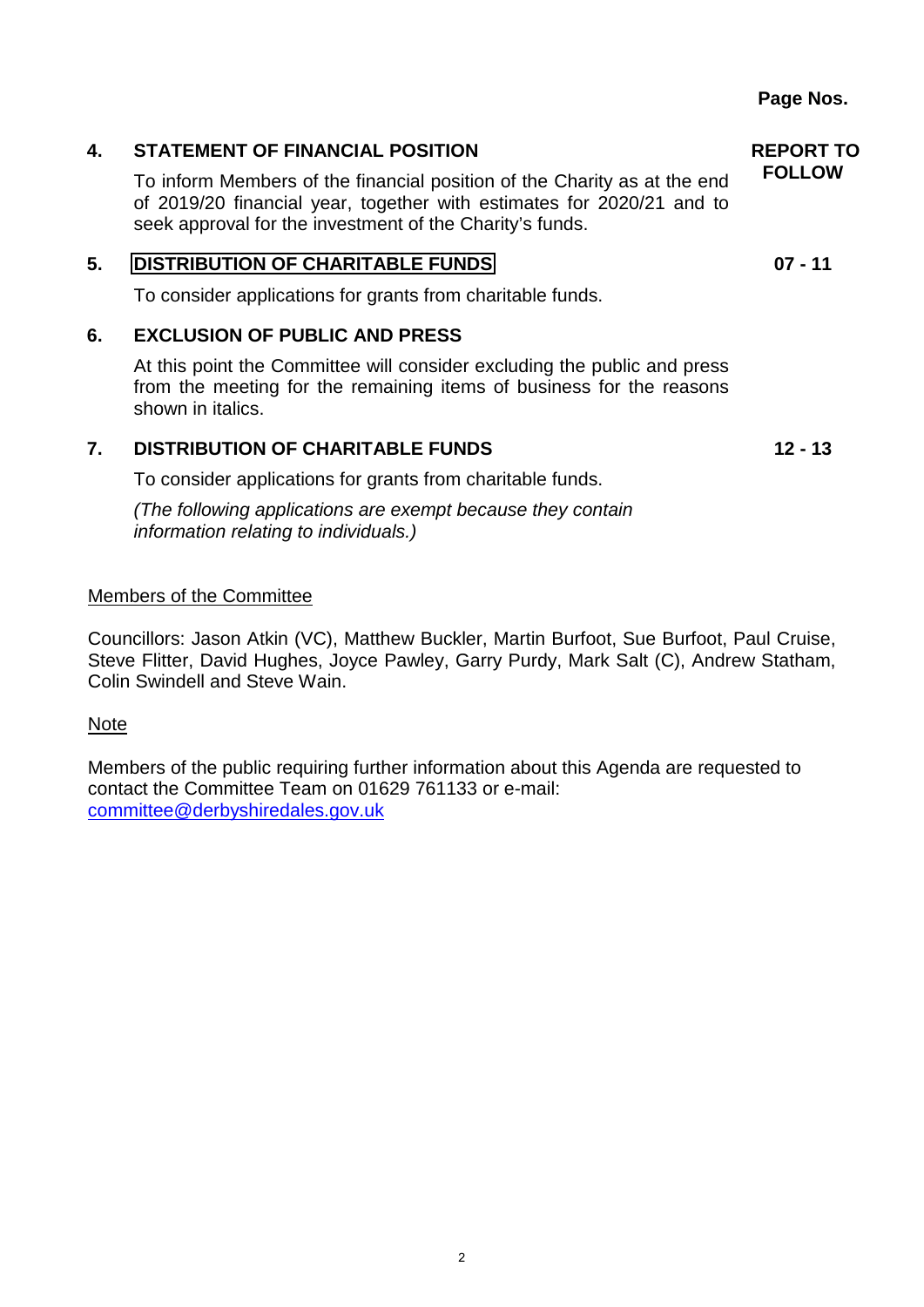<span id="page-2-0"></span>**Ernest Bailey – 28 November 2019** 



This information is available free of charge in electronic, audio, Braille and large print versions.

For assistance in understanding or reading this document or specific information about these Minutes please call the Committee Section on 01629 761133 or e-mail [committee@derbyshiredales.gov.uk](mailto:committee@derbyshiredales.gov.uk)

# **ERNEST BAILEY CHARITY COMMITTEE**

**Minutes of a Meeting held on Thursday 28 November 2019 in the Council Chamber, Town Hall, Matlock at 6.00 pm**

**PRESENT** Councillor Mark Salt - in the Chair

Councillors Matthew Buckler, Martin Burfoot, Sue Burfoot, Steve Flitter, David Hughes, Joyce Pawley, Garry Purdy, Andrew Statham and Steve Wain

Karen Henriksen (Head of Resources), Emma Mortimer (Community Development Officer) and Ros Hession (Neighbourhoods Liaison Officer)

# **APOLOGIES**

Apologies for absence was received from Councillors Jason Atkin, Paul Cruise and Colin Swindell

# **212/19 - MINUTES**

It was moved by Councillor Garry Purdy, seconded by Councillor Joyce Pawley and

**RESOLVED** That the Minutes of the meeting of the Ernest Bailey Charity Committee held on 20 November 2018 be approved as a correct record.

| Voting      |   |
|-------------|---|
| In favour   | 8 |
| Against     | 0 |
| Abstentions | 2 |

The Minutes were signed by the Chairman.

# **213/19 – INTERESTS**

There were no declarable pecuniary interests, but for the sake of clarity, Members wished their association with the following organisations to be noted:-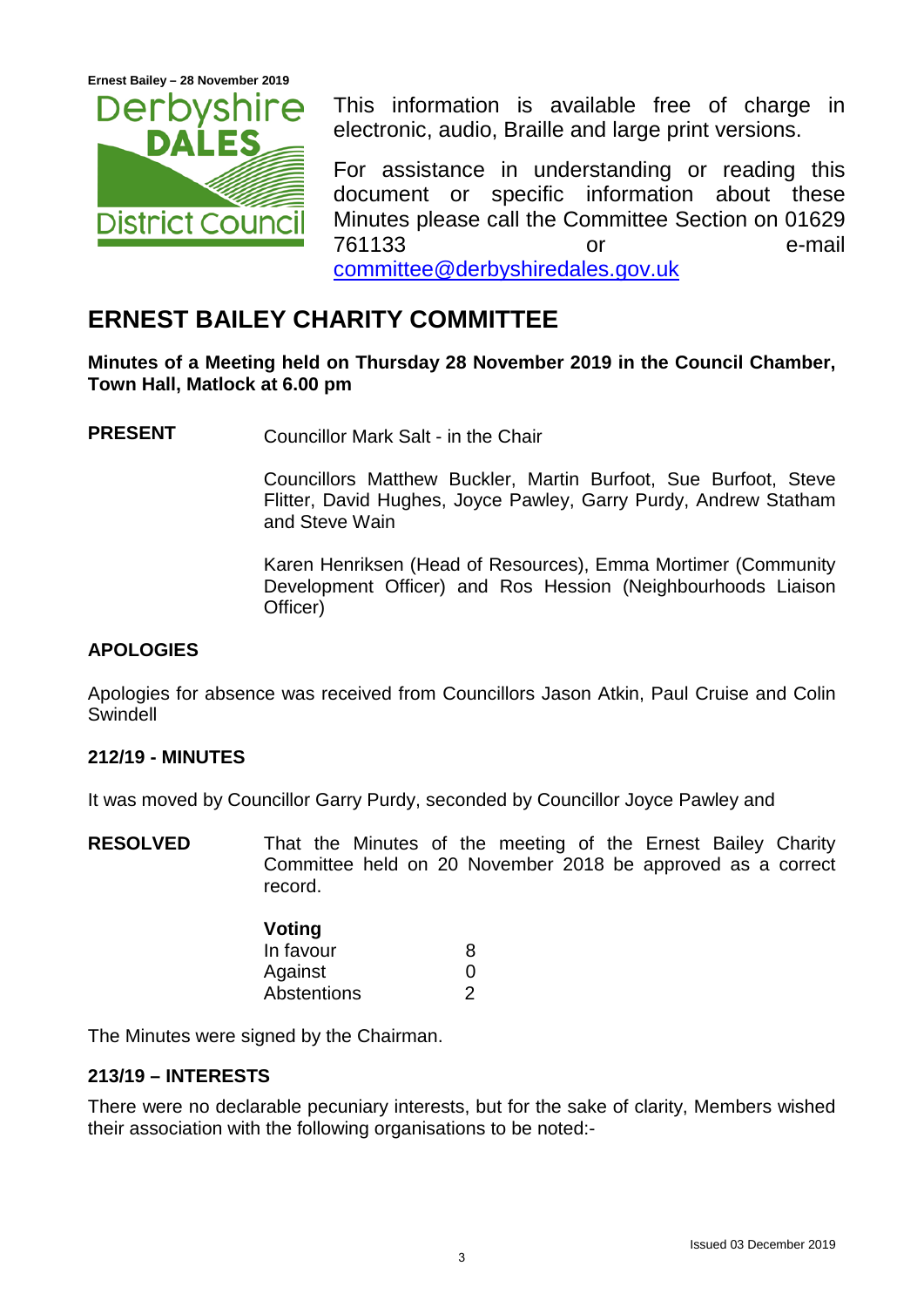#### **Ernest Bailey – 28 November 2019**

Applications Nos. 1 & 2 - Denefield Rangers and Matlock Eaubonne Twinning Association – Councillors Buckler, S Burfoot, Flitter, Hughes and Wain as members of Matlock Town Council which had association to these two organisations

Application 2 – Matlock Eaubonne Twinning Association – Councillor M Burfoot as a member of the committee

Application 12 – Christmas Day Lunch – Matlock Town FC – Councillor Statham as a Director of the Board

# **214 /19 – STATEMENT OF FINANCIAL POSITION**

The Committee considered a report, which set out the Charity's financial position as at the end of the 2018/19 financial year, together with estimates for 2019/2020.

The charitable fund administered by the District Council had earned on average an interest rate of 1.0% during the year.

The amount available in the distribution fund at 1<sup>st</sup> April 2019, excluding the maintenance provision, was £38,948.45.

The Committee noted that no further progress had been made with a Review due to other priorities, but the Review would continue and Members' views would be sought on possible recommendations.

It was moved by Councillor Steve Flitter, seconded by Councillor David Hughes and

| <b>RESOLVED</b> |           |  | 1. That the financial statement for the 2018/19 financial year be |  |  |  |
|-----------------|-----------|--|-------------------------------------------------------------------|--|--|--|
| (Unanimously)   | received. |  |                                                                   |  |  |  |

- 2. That the funds of the Charity continue to be invested with Derbyshire Dales District Council.
- 3. That the Review be progressed as resources permit.

# **215/19 - EXCLUSION OF PUBLIC AND PRESS**

It was moved by Councillor Garry Purdy, seconded by Councillor Martin Burfoot and

**RESOLVED** (Unanimously) That the public and press be excluded for the remaining items of business for the reasons as set out in the report.

# **216/19 – DISTRIBUTION OF CHARITABLE FUNDS**

The Committee considered a total of 15 applications for Grant Aid.

It was moved by Councillor Mark Salt, seconded by Councillor Steve Flitter and

# **RESOLVED**

- (Unanimously) 1. That grant awards be made conditional upon them being used for the purpose for which the application was made and in accordance with the objects of the Trust.
	- 2. That the availability of funds be advertised at the appropriate time to enable applications to be considered in 2019.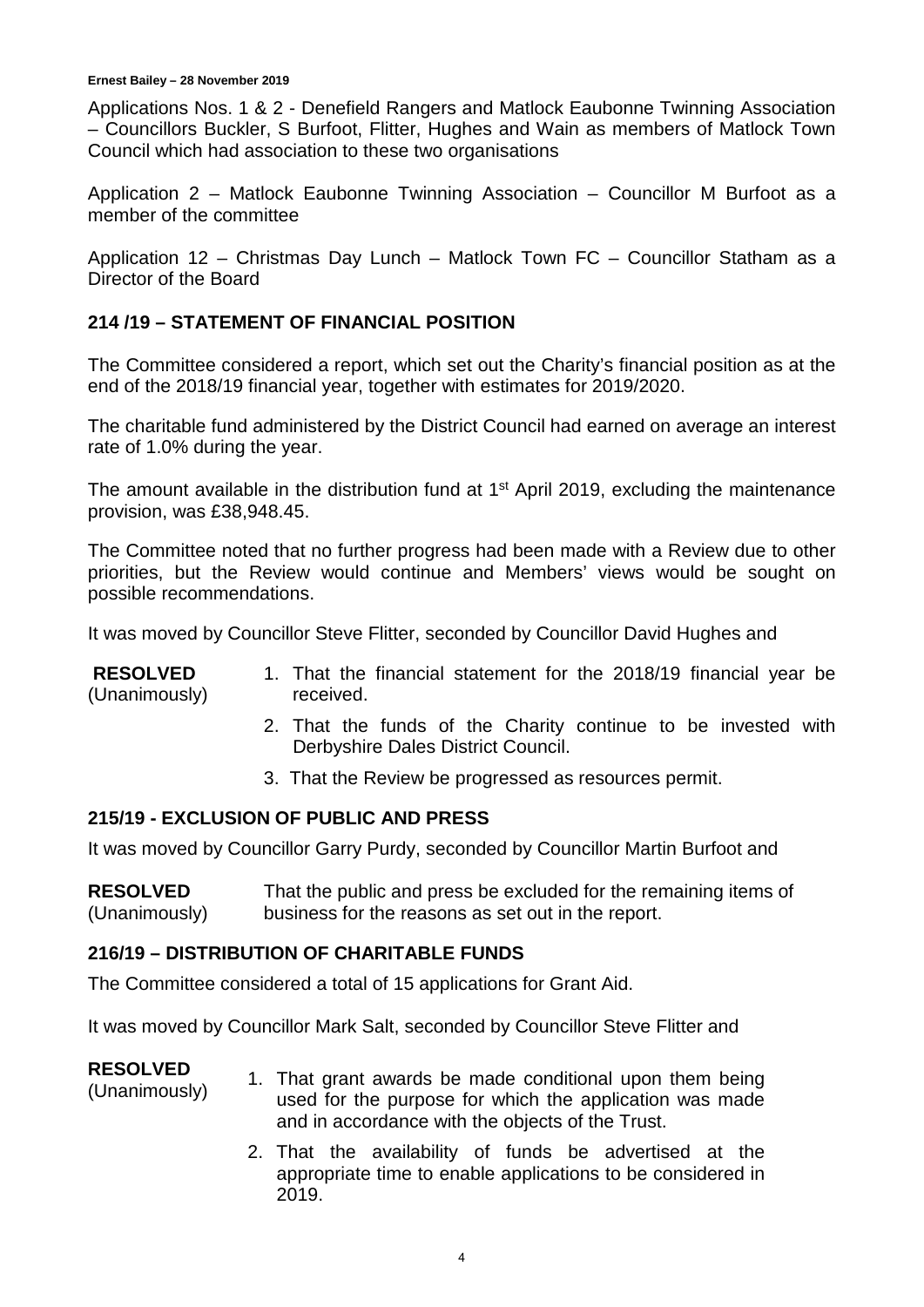# **217/19 – APPLICATION NO 1/19 – DENEFIELD RANGERS**

**It** was moved by Councillor Joyce Pawley, seconded by Councillor Steve Wain and

**RESOLVED** (Unanimously) That a grant of £100 be awarded to Denefield Rangers towards a pond liner.

# **218/19 - APPLICATION NOS 2/19, 3/19 & 4/19 – MATLOCK EAUBONNE TWINING ASSOCIATION, CROMFORD PLAYGROUP, GOOD LUCK MINE (MATLOCK BATH)**

It was moved by Councillor Garry Purdy, seconded by Councillor Steve Wain and

**RESOLVED** That a grant of £50 be awarded to Matlock Eaubonne Twinning Association towards 2020 and 2021 visits.

> That a grant of £50 be awarded to Cromford Playgroup towards publicity materials.

> That a grant of £150 be awarded to Good Luck Mine towards display and information board.

**Voting** In favour 8 Against 0 Abstentions 2

# **219/19 – APPLICATION NO 5/19 – MATLOCK 50+ FORUM**

It was moved by Councillor Sue Burfoot, seconded by Councillor Steve Wain

#### **RESOLVED**

(Unanimously) That a grant of £75 be awarded to Matlock 50+ Forum towards Christmas refreshments & entertainment and insurance.

# **220/19 – APPLICATION NO 6/19 – MATLOCK & DISTRICT MENCAP**

It was moved by Councillor David Hughes, seconded by Councillor Martin Burfoot and

**RESOLVED** RESULVED<br>(Unanimously) That a grant of £75 be awarded to Matlock & District Mencap towards Christmas gifts.

# **221/19 – APPLICATION NOS 7/19, 8/19 & 10/19 – MATLOCK TALKING NEWSPAPER, PDSA, MATLOCK LUNCH CLUB**

It was moved by Councillor Garry Purdy, seconded by Councillor Steve Flitter and

**RESOLVED** RESULVED<br>(Unanimously) That a grant of £150 be awarded to Matlock Talking Newspaper towards running costs.

That no grant be awarded to PDSA.

That a grant of £75 be awarded a grant of £75 be awarded to Matlock Lunch Club towards a food trolley.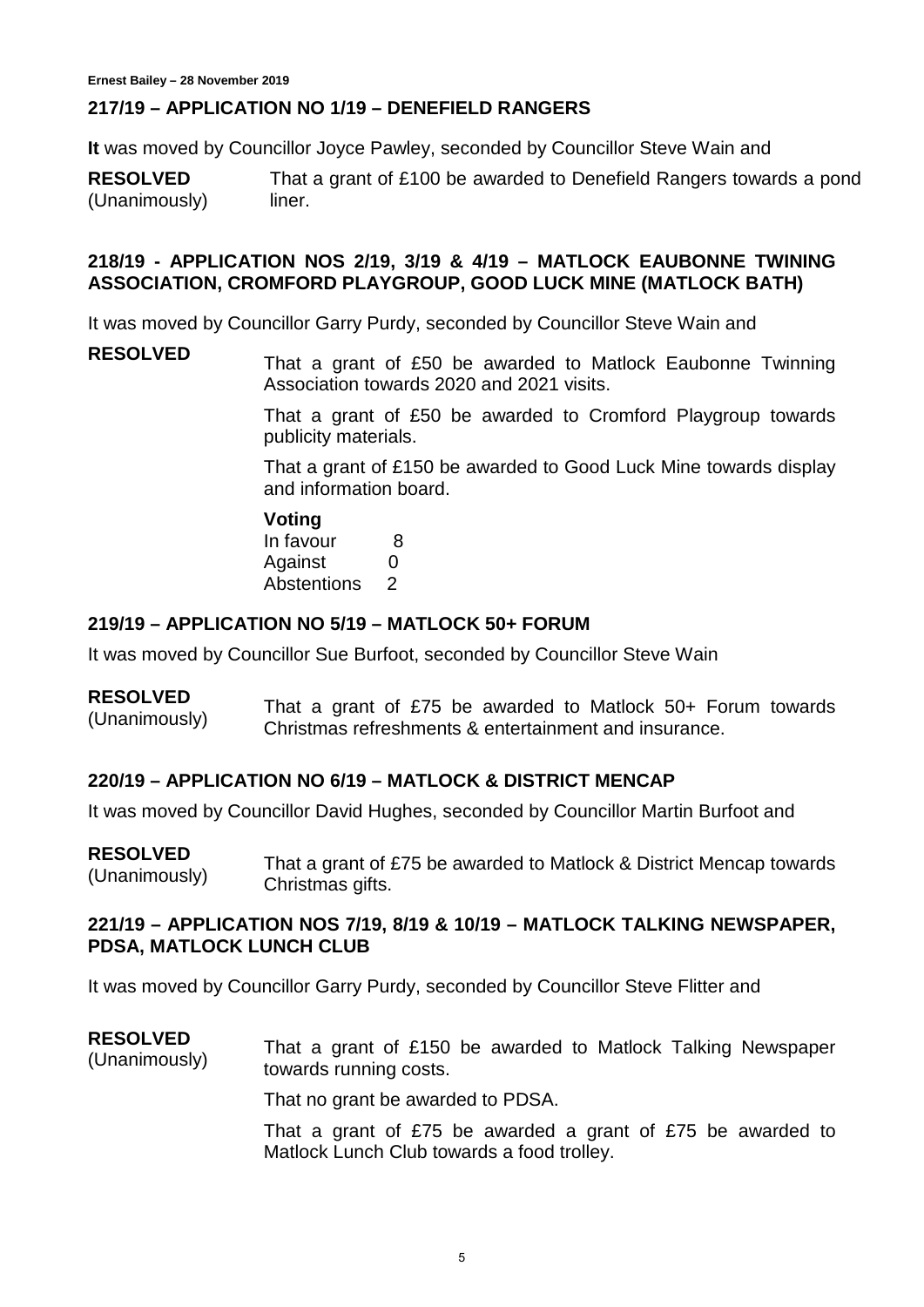# **222/19 – APPLICATION NO 9/19 – ST JOHNS AMBULANCE**

It was moved by Councillor Steve Flitter, seconded by Councillor Garry Purdy

**RESOLVED RESOLVED** That no grant be awarded to St John's Ambulance.<br>(Unanimously)

# **223/19 – APPLICATION NOs 11/19 & 12/19 – MATLOCK & DISTRICT HARD OF HEARING CLUB AND MATLOCK TOWN FC CHRISTMAS LUNCH**

it was moved by Councillor David Hughes, seconded by Councillor Steve Wain and

# **RESOLVED** That a grant of £100 be awarded to Matlock & District Hard of Hearing Club for entertainment at Christmas event.

That a grant of £100 be awarded to Matlock Town FC Christmas Lunch towards cost of lunch.

**Voting**

In favour 9 Against 0 Abstentions 1

# **224/19 – APPLICATION NO 13/18 – MATLOCK RESIDENT**

It was moved by Councillor Steve Wain, seconded by Councillor Garry Purdy and

#### **RESOLVED**  $($ Unanimously and That a grant of £200 be awarded to a Matlock resident towards (Unanimously) therapies and winter heating bill.

# **225/19 – APPLICATION NO 14/19 – MATLOCK RESIDENT**

**i**t was moved by Councillor Steve Wain, seconded by Councillor Steve Flitter and

**RESOLVED** RESULVED<br>(Unanimously) That a grant of £108 be awarded to a Matlock resident towards transport costs to attend a relearning course.

# **226/19 – APPLICATION NO 15/19 – MATLOCK RESIDENT**

It was moved by Councillor Steve Wain, seconded by Councillor Sue Burfoot

**RESOLVED** (Unanimously) That a grant of £200 be awarded to a Matlock resident towards a carpet.

# **MEETING CLOSED – 6.45 pm**

# **CHAIRMAN**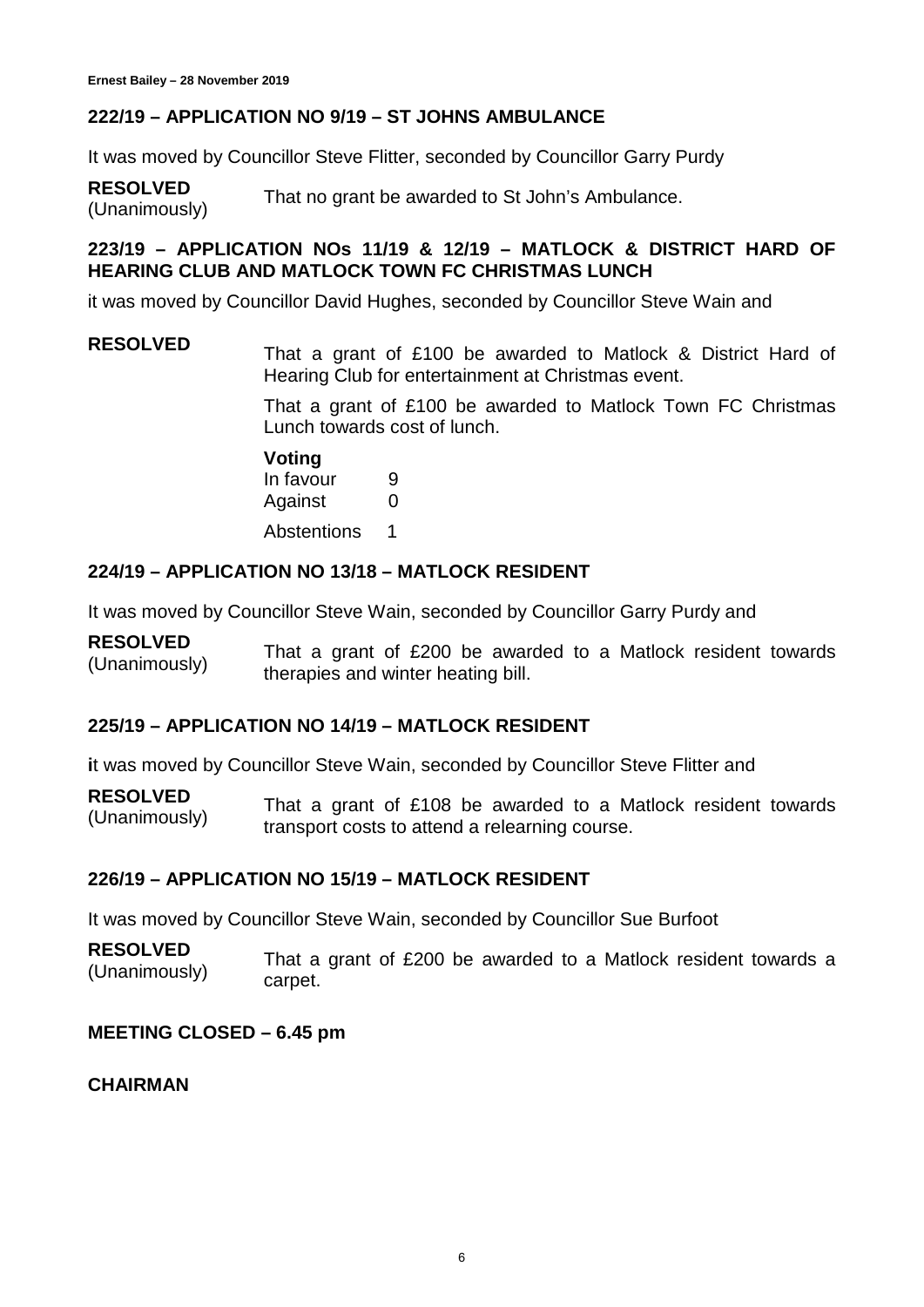<span id="page-6-0"></span>ERNEST BAILEY CHARITY COMMITTEE 5 NOVEMBER 2020

Report of the Director of Community and Environmental Services

# **DISTRIBUTION OF CHARITABLE FUNDS**

# **PURPOSE OF REPORT**

To consider applications for grant aid.

# **RECOMMENDATION**

- 1. That consideration is given to the applications for grant aid as set out in the attached schedules.
- 2. That grants be made conditional upon their being used for the purpose for which the application was made and in accordance with the objects of the Trust.
- 3. That the availability of funds be advertised at the appropriate time to enable applications to be considered in 2020.

# **WARDS AFFECTED**

Matlock All Saints, Matlock St. Giles & Tansley, Darley Dale, Masson, Stanton, Winster & South Darley

# **STRATEGIC LINK**

Not applicable as the Committee is acting as Trustee of a charitable fund.

# **1 BACKGROUND**

The terms of reference for the Ernest Bailey Charity Committee are to ensure that funds are applied for the general benefit of the inhabitants of Matlock and district in one or more of the following ways:

- For the relief of the aged and poor
- For the relief of distress and sickness
- To provide or support facilities for recreation and other leisure time activities
- To provide or support educational facilities, or
- In such other ways as the Trustee thinks fit.

The area of benefit is the former area of the Matlock Urban District Council i.e. Matlock, Matlock Bath, Bonsall, Cromford, Darley Dale, Northwood and Tinkersley, Rowsley (part) South Darley, Starkholmes and Tansley.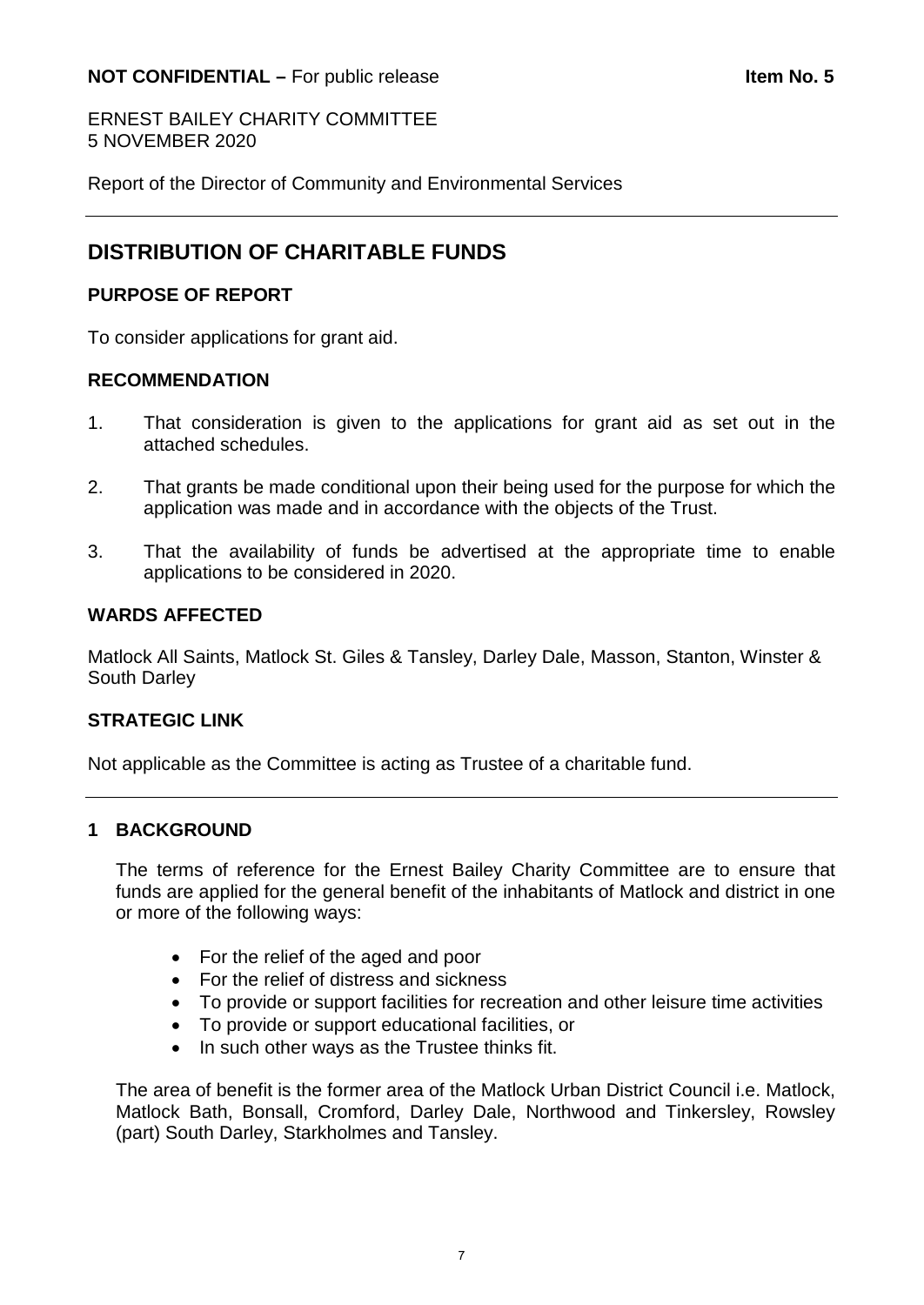# **2 FUNDING OF APPLICATIONS**

A total of 20 applications have been received which are summarised on the attached schedule. Based on merit and the financial position of the applicants, suggested grants have been identified from within the estimated amount for distribution of £1,500.

# **3 RISK ASSESSMENT**

# 3.1 Legal

The District Council became the sole Trustees of the Ernest Bailey Charity following approval by the Charity Commissioners on 12th April 1985. This function was later delegated to the Ernest Bailey Charity Committee.

The Trustees may apply income for charitable purposes either directly or by way of donations or subscriptions to institutions or organisations which apply and which undertake in return to apply the whole or part of their income for such charitable purposes.

The Charity is not to relieve public funds. The Trustee shall not apply income or Charity directly in relief of rates, taxes or public funds, but may apply income in supplementing relief or assistance provided out of public funds.

## 3.2 Financial

The balance of the distribution fund at 1st April 2020 was £38,948.45. The usual practice is to consider current grant applications from within the current year's interest receipts, estimated at £1,500.

Should the Committee decide to go against the recommended level, the result would be a reduction in the amount available for distribution in the future.

# **4. OTHER CONSIDERATIONS**

In preparing this report the relevance of the following factors has also been considered: prevention of crime and disorder, equality of opportunity, environmental, health, legal and human rights, financial, personnel and property considerations.

# **5. CONTACT INFORMATION**

Emma Mortimer – Community Development Officer Tel. 01629 761392 Email: [emma.mortimer@derbyshiredales.gov.uk](mailto:emma.mortimer@derbyshiredales.gov.uk)

# **6. BACKGROUND PAPERS** – Appendix 1

|       |                                   |  | September Applications and supporting documents, CD/Grants/Ernest |
|-------|-----------------------------------|--|-------------------------------------------------------------------|
|       | / October numbered $1/20 - 16/20$ |  | Bailey 2020                                                       |
| -2020 |                                   |  |                                                                   |

**Date Description File**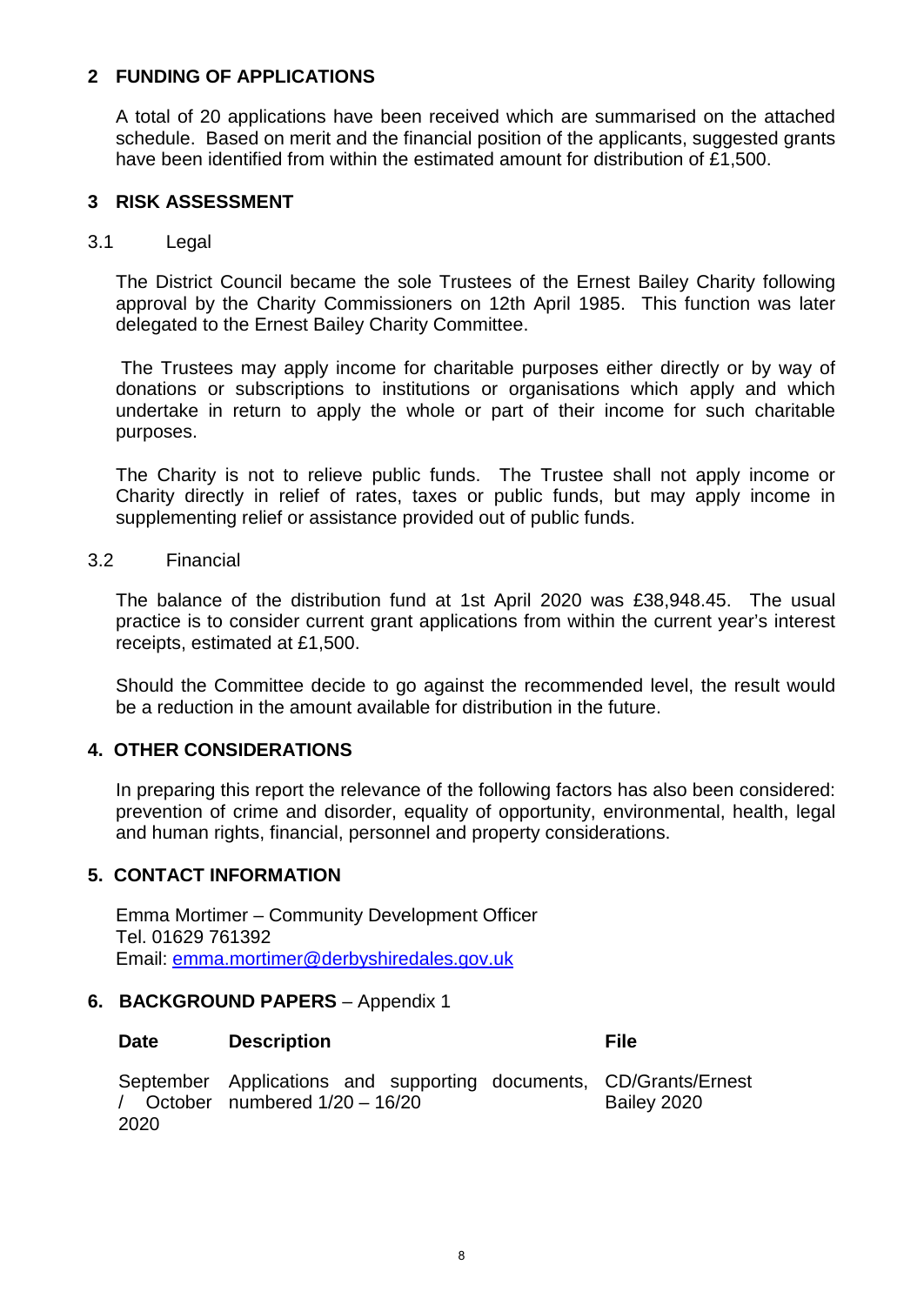**Appendix 1**

# **The Ernest Bailey Charity Schedule of Applications for Grant Aid 2020**

| <b>NO</b> | <b>ORGANISATION</b>                         | REG.<br><b>CHARITY</b> | <b>PROJECT/PURPOSE</b>                                                                                                                                         | <b>TOTAL</b><br><b>COST</b><br>£ | <b>AMOUNT</b><br>STILL TO<br><b>BE RAISED</b> | <b>GRANT</b><br><b>REQUESTED</b><br><b>IF STATED</b> | <b>ACCOUNTS</b><br><b>RECEIVED</b> | <b>COMMENTS</b>                                                                  | <b>GRANTS</b><br><b>AWARDED</b><br><b>TO DATE</b>              | <b>SUGGESTE</b><br><b>D GRANT</b> |
|-----------|---------------------------------------------|------------------------|----------------------------------------------------------------------------------------------------------------------------------------------------------------|----------------------------------|-----------------------------------------------|------------------------------------------------------|------------------------------------|----------------------------------------------------------------------------------|----------------------------------------------------------------|-----------------------------------|
| 1/20      | Village<br>Bonsall<br><b>Hall Committee</b> | 1019671                | To improve the slope of the<br>ramp and provide a platform<br>into a new entrance door for<br>wheelchairs and people with<br>a variety of mobility<br>problems | 11,710                           | 9,710                                         | 500                                                  | yes                                | Part of wider<br>improvements to the<br>village hall                             |                                                                | $\Omega$                          |
| 2/20      | Cauldwell<br>Mill<br>Trust                  | 509622                 | To buy equipment and<br>materials needed to provide<br>free outdoor educational<br>baking sessions for residents<br>of the Derbyshire Dales                    | 6,668.95                         | 200                                           | 200                                                  | yes                                | They are funding<br>ovens and tents to<br>bake outdoors                          |                                                                | 50                                |
| 3/20      | Cromford<br>Playgroup                       | 1032532                | To purchase craft supplies<br>and various other Autumn<br>and Christmas themed craft<br>items.                                                                 | 180                              | 180                                           | 180                                                  | no                                 | Hit hard financially<br>due to covid 19. But<br>had 10 grants from<br><b>EBC</b> | £50 in 2019<br>£50 in 2018<br>£75 in 2012<br>Funding 2003-2007 | $\Omega$                          |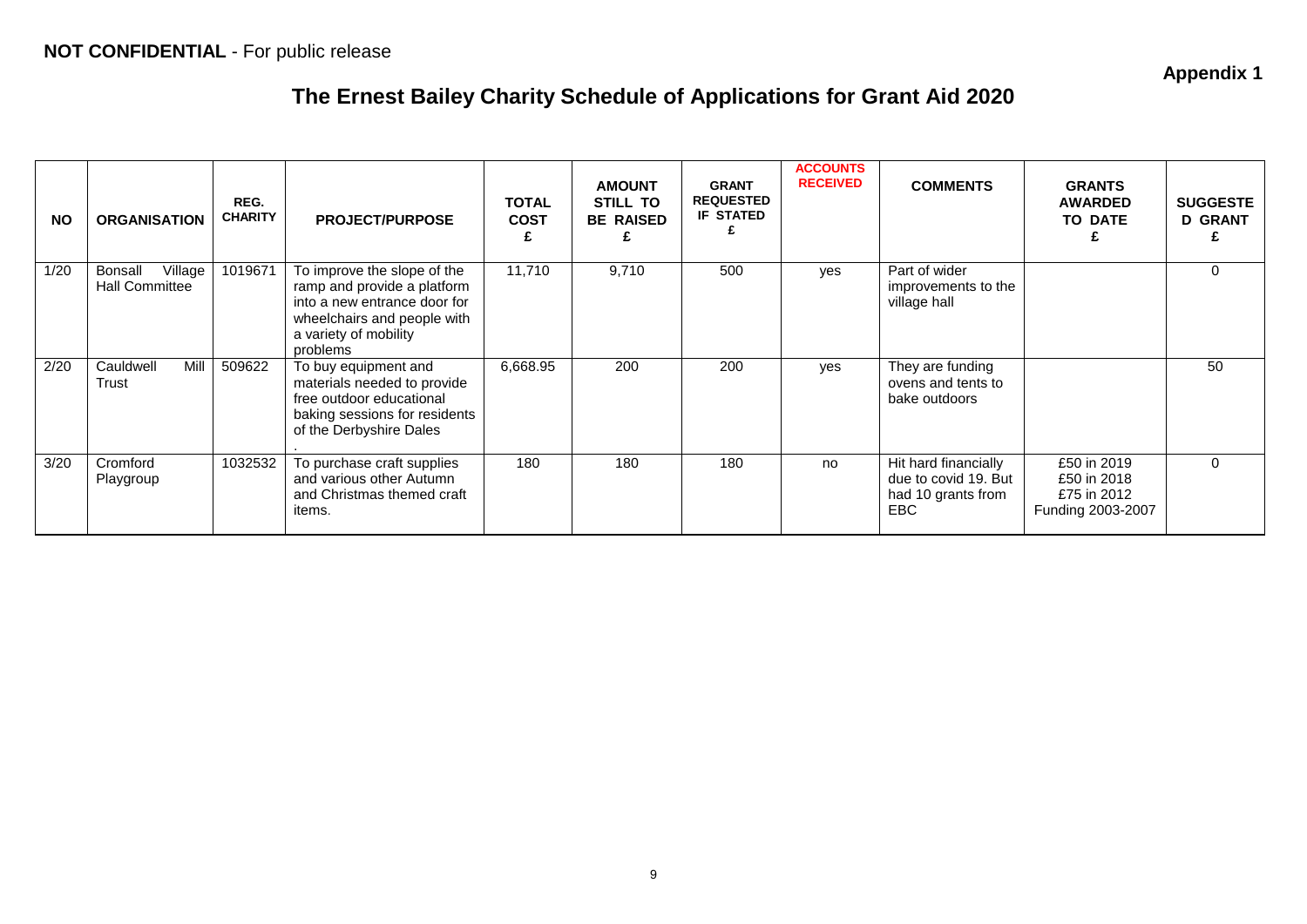| <b>NO</b> | <b>ORGANISATION</b>                         | REG.<br><b>CHARITY</b> | <b>PROJECT/PURPOSE</b>                                                                                                                                                | <b>TOTAL</b><br><b>COST</b><br>£ | <b>AMOUNT</b><br><b>STILL TO</b><br><b>BE RAISED</b><br>£ | <b>GRANT</b><br><b>REQUESTED</b><br><b>IF STATED</b> | <b>ACCOUNTS</b><br><b>RECEIVED</b> | <b>COMMENTS</b>                                                                             | <b>GRANTS</b><br><b>AWARDED</b><br><b>TO DATE</b> | <b>SUGGESTED</b><br><b>GRANT</b><br>£ |
|-----------|---------------------------------------------|------------------------|-----------------------------------------------------------------------------------------------------------------------------------------------------------------------|----------------------------------|-----------------------------------------------------------|------------------------------------------------------|------------------------------------|---------------------------------------------------------------------------------------------|---------------------------------------------------|---------------------------------------|
| 4/20      | Derwent & wye<br>Railway<br>valley<br>Trust | 1109543                | Interpretation boards at<br>Matlock, Darley dale &<br>Rowsley stations for visitors,<br>to show how these locations<br>developed and looked in<br>their hay day.      | 3000                             | 200                                                       | 2800                                                 | yes                                |                                                                                             |                                                   | $\Omega$                              |
| 5/20      | Northwood &<br><b>Tinkersley PC</b>         |                        | The grant will be used to buy<br>the defibrillator. The Parish<br>Council has been working<br>hard to raise funds to install<br>a defibrillator on<br>Northwood Lane. | 4000                             | 1500                                                      | 500                                                  | yes                                | Firth Rixson have<br>provided one for<br>residents to access<br>in their security<br>lodge. |                                                   | $\Omega$                              |
| 6/20      | 2 <sup>nd</sup> Matlock<br>Guides           | 306016                 | Materials, equipment<br>stationary and crafts as we<br>cannot share items easily<br>due to covid 19.                                                                  | 1200                             | 200                                                       | 200                                                  | yes                                |                                                                                             |                                                   | 50                                    |
| 7/20      | <b>Matlock First</b><br>Responders          |                        | To purchase new monitoring<br>equipment to enable us to be<br>able to respond quicker to<br>people in need.                                                           | 825                              | 825                                                       | 825                                                  | no                                 |                                                                                             |                                                   | $\Omega$                              |